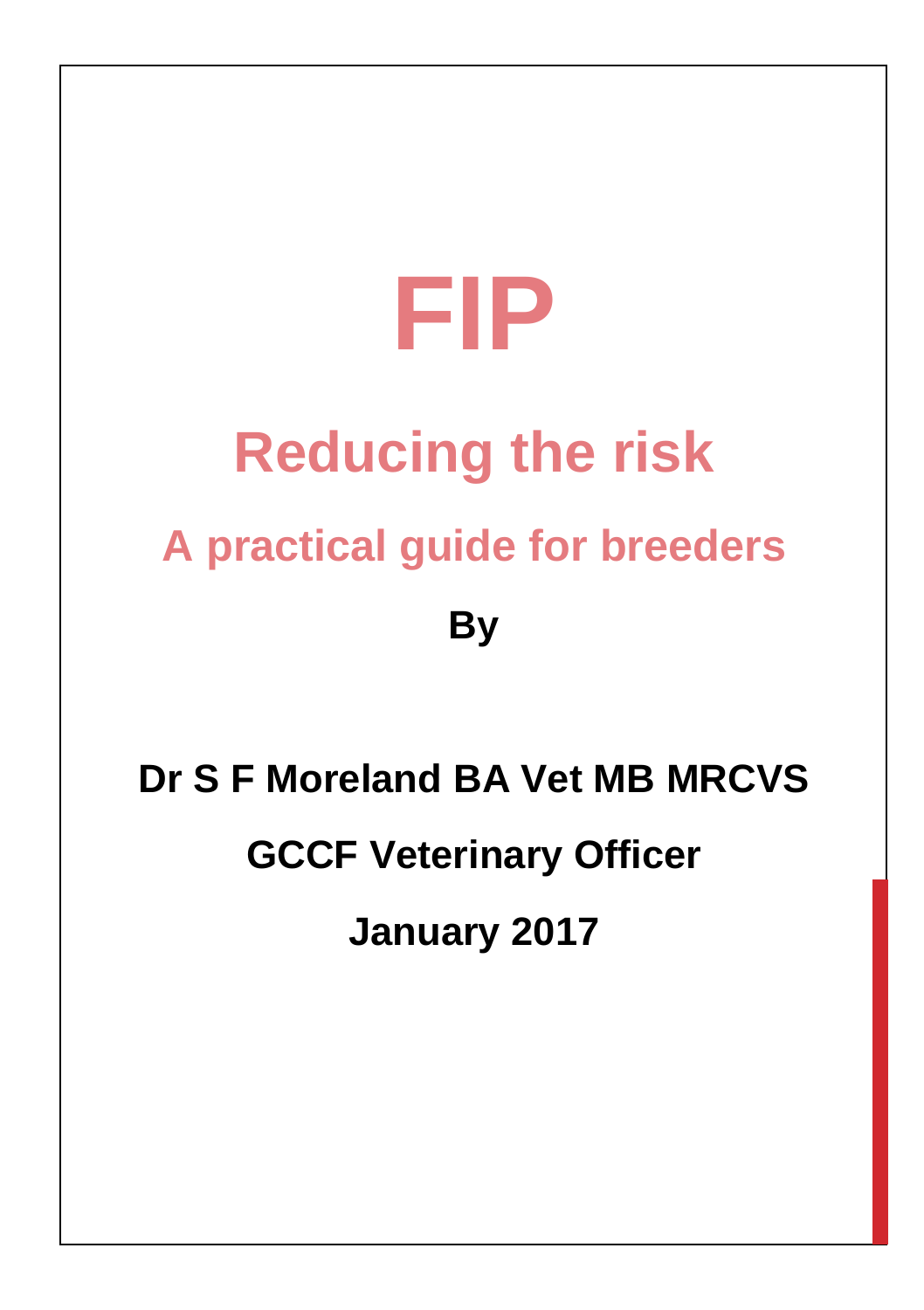#### **UNDERSTANDING THE PROBLEM**

Feline Infectious Peritonitis is a frightening disease for cat breeders as it is almost invariably fatal and extremely difficult to prevent. There is also a lot of misinformation about FIP and as a complicated and relatively rare disease understanding of it is difficult and breeders are not always given correct advice, even by veterinary professionals.

Many of the problems arise because of the name- Feline Infectious Peritonitis. The only correct bit about the name is that it is specific to felines – thankfully not transmissible to humans or other pets. FIP is not a simple infectious disease – more of this later – and it is a systemic disease (ie affecting multiple systems in a cat's body and not just confined to the peritoneal cavity).

#### **WHAT WE KNOW ABOUT HOW FeCoV CAUSES FIP**

The intestines of healthy cats (like all animals) are inhabited by numerous species of micro-organism ie viruses, bacteria, protozoa and fungi. There is a group of viruses in cats called Feline Enteric Coronaviruses (FeCoV). There are many strains of FeCoV and the majority of cats in multi-cat households will harbor a few of these viruses in their intestines without showing any symptoms whatsoever other than occasional transient mild vomiting/diarrhea following initial exposure.

FeCoV is known to be a genetically unstable virus. All viruses reproduce and multiply by replication and division of their genetic material. Coronaviruses are RNA viruses ie their genetic material is made of ribonucleic acid (RNA). Viral reproduction is a complex process and sometimes the RNA is not copied correctly and mutations (changes in the RNA) occur which lead to changes in the structure and behavior of the virus. FeCoV is particularly prone to development of mutations and some of these strains have the ability to penetrate the intestinal wall and invade the cat's body. When this occurs a proportion of cats will develop FIP but not all. The reasons for this are not fully understood but it is thought that susceptibility to FIP is likely to be controlled by genetic factors affecting the function of the immune system. Stress may also play a role by the same route. FIP is actually an inflammatory disease of blood vessels (vasculitis) in various parts of the cat's body. The form of disease (wet or dry FIP) which develops depends very much on the way the individual cat's immune system responds to the presence of the virus.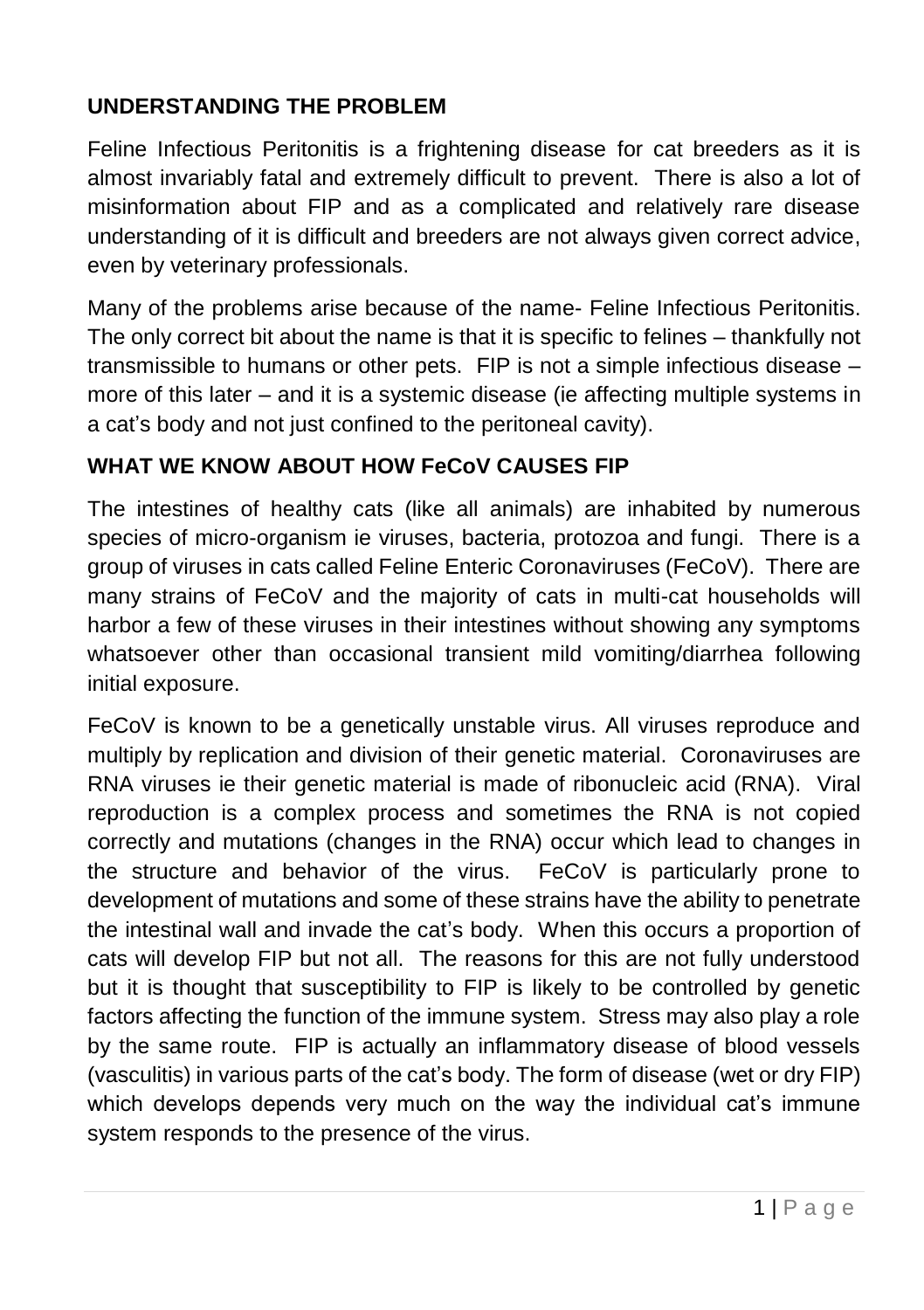## **PREVENTION OF FIP**

The only way you will know if your cat is NOT carrying FeCov is by doing a blood test to detect the level of antibodies to FeCoV. More recently a test (FeCoV Reverse-trascriptase Polymerase Chain Reaction or RT-PCR) has been developed that will also detect FeCoV RNA in the cat's faeces. This is not as fool proof as the older test for serum antibodies as infected cats may shed FeCoV intermittently. The only way to prove a cat does not carry FeCoV is to show that it has no antibodies in the blood. This is called a "Zero titre". The titre is a term that refers to the quantity of antibodies in the cat's blood. A cat with a zero titre is not at risk of developing FIP as long as this state continues.

## **METHOD 1 – THE FeCoV NEGATIVE HOUSEHOLD**

To maintain a zero titre, and hence zero risk of FIP, in a multi-cat household is extremely difficult. Care would have to be taken to ensure that only cats with a zero titre were allowed to join the household as the virus is easily spread by direct and indirect contact mainly via faeces, saliva and nasal secretions. The virus lives in the environment for around 7 weeks and will contaminate a cat's fur so handling cats without disinfecting your hands between each one can easily spread the virus.

Maintaining a FeCoV free household is very challenging and in reality most breeders live with FeCoV and have to deal with the tragedy of the occasional case of FIP. Maintaining a FeCov household is possible but requires very strict hygiene procedures that may not be compatible with a normal life for your cat and your family. It is not recommended by the majority of experts in the field.

## **METHOD 2 – PRACTICAL WAYS OF REDUCING THE RISK OF FIP IN A MULTICAT HOUSEHOLD**

For the majority of breeders who know they have cats with FeCoV titres or who have never tested their cats for it there are many ways to reduce the risk of FIP developing. Many breeders who adopt sensible practical precautions manage to avoid producing kittens who succumb to this disease.

#### **The Basic Principle**

The higher the amount of FeCoV in the cat's environment the greater the risk. Remember that mutations arise when the virus replicates itself and the greater the virus load carried by your cats the greater the risk that a mutant strain capable of causing FIP (FIPV) will occur in one or more of your cats.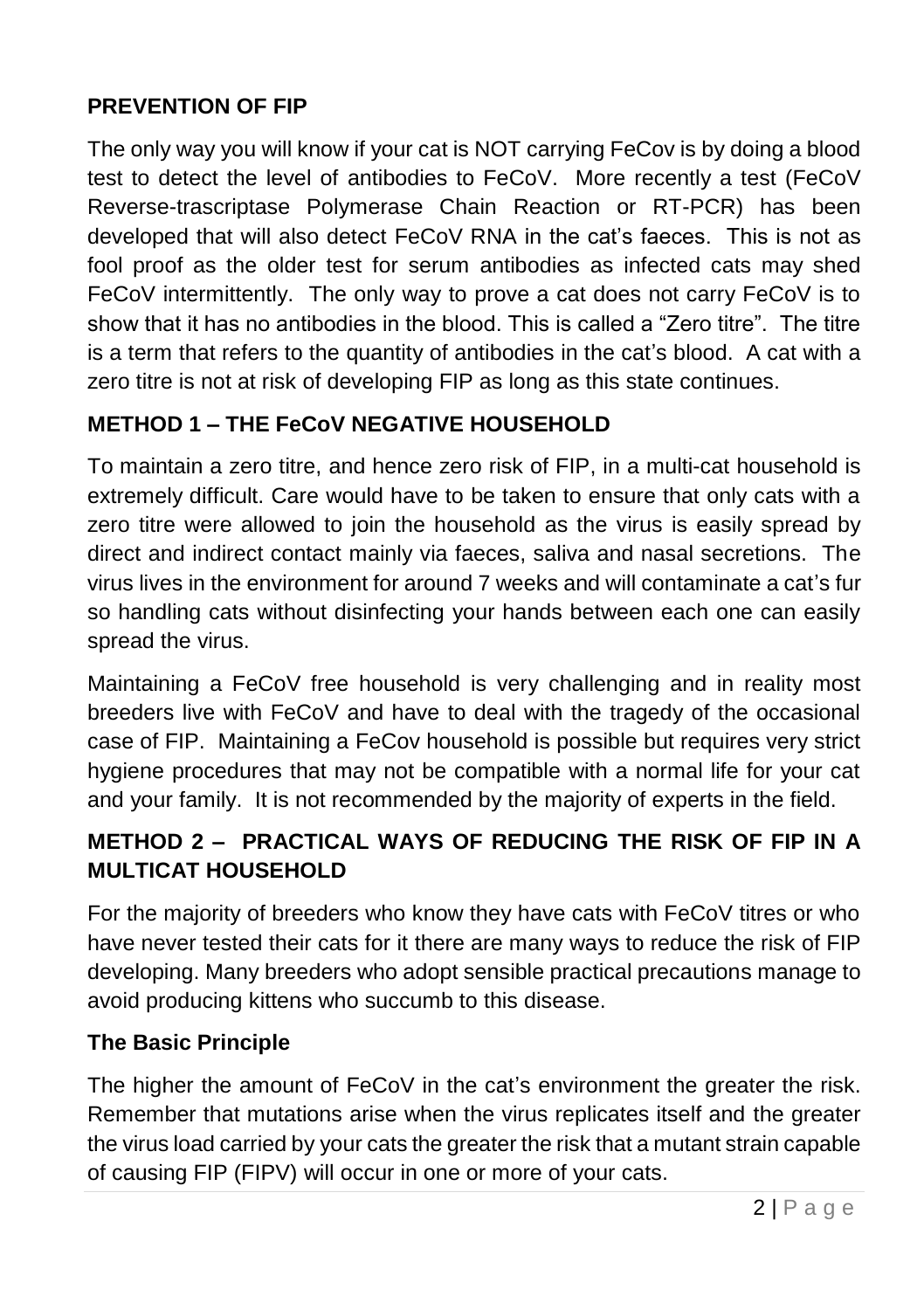The aim in any breeding household must be to reduce FeCoV levels and hence the risk of FeCoV transmission.

Ways of reducing FeCoV in your cats' environment.

# **1. CAT GROUPING**

Studies have shown that shedding of FeCoV is reduced when cats are kept in small stable groups. Communal sharing of litter trays and mutual grooming in large multi-cat households is a major factor that perpetuates the multiplication and spread of FeCoV.

Try to keep your cats in stable pairs or groups (three or four at the most) which do not mix with other cats. The cats should get on well with each other to avoid stress. Each group should have access to at least one litter tray per 2 cats or more ideally one/cat  $+$  1. By providing this number of trays in a stable environment the cats will tend to use their "own" tray rather than share thus helping to limit spread of the virus. Stress is also reduced which is helpful in increasing resistance to infectious disease plus the added benefit of reducing the risk of inappropriate toileting.

## **2. GOOD HYGIENE PRACTICE**

FeCoV is mainly spread by faeces. Therefore basic hygiene is extremely important. Measures you should take routinely to reduce faecal spread of FeCoV are as follows:

a. Remove faeces from trays frequently – at least twice a day

b. Change trays regularly, thoroughly washing and disinfecting tray between each use. If a cat has diarrhoea or soft faeces that become mixed with cat litter you will need to change tray every time the litter is contaminated.

c. Avoid litter scoops unless you have time to wash and disinfect the scoop thoroughly between each use. Never use a dirty scoop between different trays as this is a good way of spreading FeCoV. Never leave a dirty scoop sitting around as flies landing on it will spread FeCoV around your household or cattery. Disposable biodegradable plastic bags (nappy or doggy bags) are the preferred way to remove faeces and contaminated litter. A link to a bulk supplier of biodegradable bags can be found at the end of this article.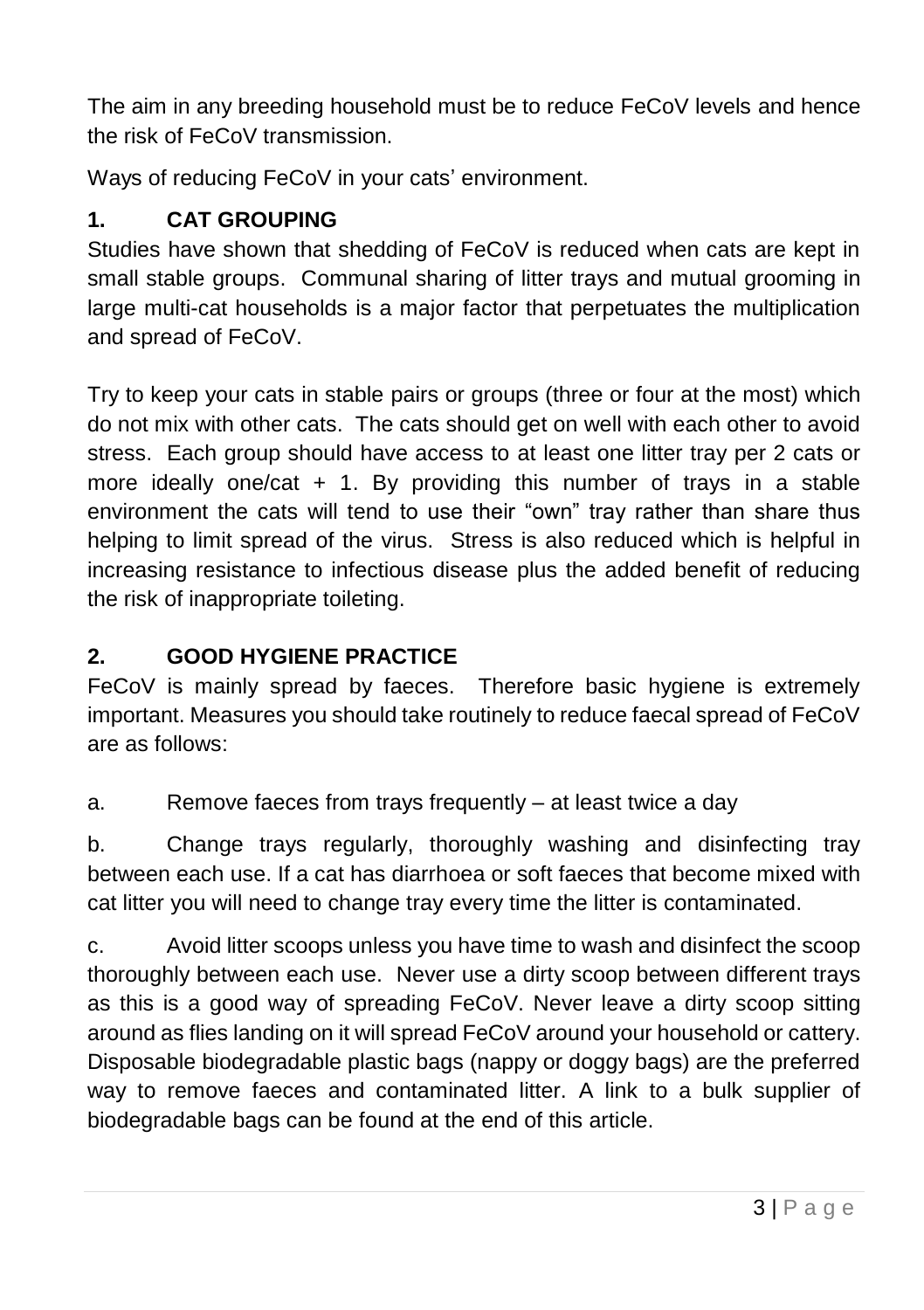d. General Good Hygiene. FeCoV can live in the environment for up to 7 weeks. Therefore use a good disinfectant licensed for general veterinary use throughout areas inhabited by cats. A number of products are available which are extremely safe and non-irritant and do not require rinsing. These can be made up into spray bottles. It is a good idea to keep one near each try or with each group of cat so that any faecal contamination can be wiped up easily before spread on cats paws or by flies.

# **3 PROTECTING KITTENS**

FIP is most common in young cats under 2 years old with the highest incidence between 4 and 9 months. The risk of FIP developing is highest following first exposure to FeCoV as the virus multiplies most rapidly in a new host and the greater the risk of a mutant FIPV strain. The stresses of rehoming and neutering are also thought to be factors predisposing to development of the disease in kittens exposed to FeCoV prior to leaving the breeder's household. It is terribly upsetting to lose a beautiful young kitten to FIP and breeders should take every possible precaution to reduce spread of FeCoV to their kittens before they leave the household.

## **a. Limiting infection of queen at mating**

Infection of a queen at mating especially to an outside stud, is a significant risk factor. This may be because the queen can be exposed to a different strain of FeCoV to which she will have little immunity and is likely to still be shedding when kittens are born.

Good litter tray hygiene in the stud house is essential. Provide at least 2 litter trays to reduce sharing. Alternatively let the stud out into a separate run several times a day giving him an opportunity to use a different litter tray. Allowing the queen to share the studs house for a few hours at a time without a tray at all can work well although you will have to mop up plenty of puddles!!

Ideally have your own studs so your queen does not have to visit other catteries. Obviously not always possible but FeCoV infection contracted by queens at mating is one of the higher risk factors for the kittens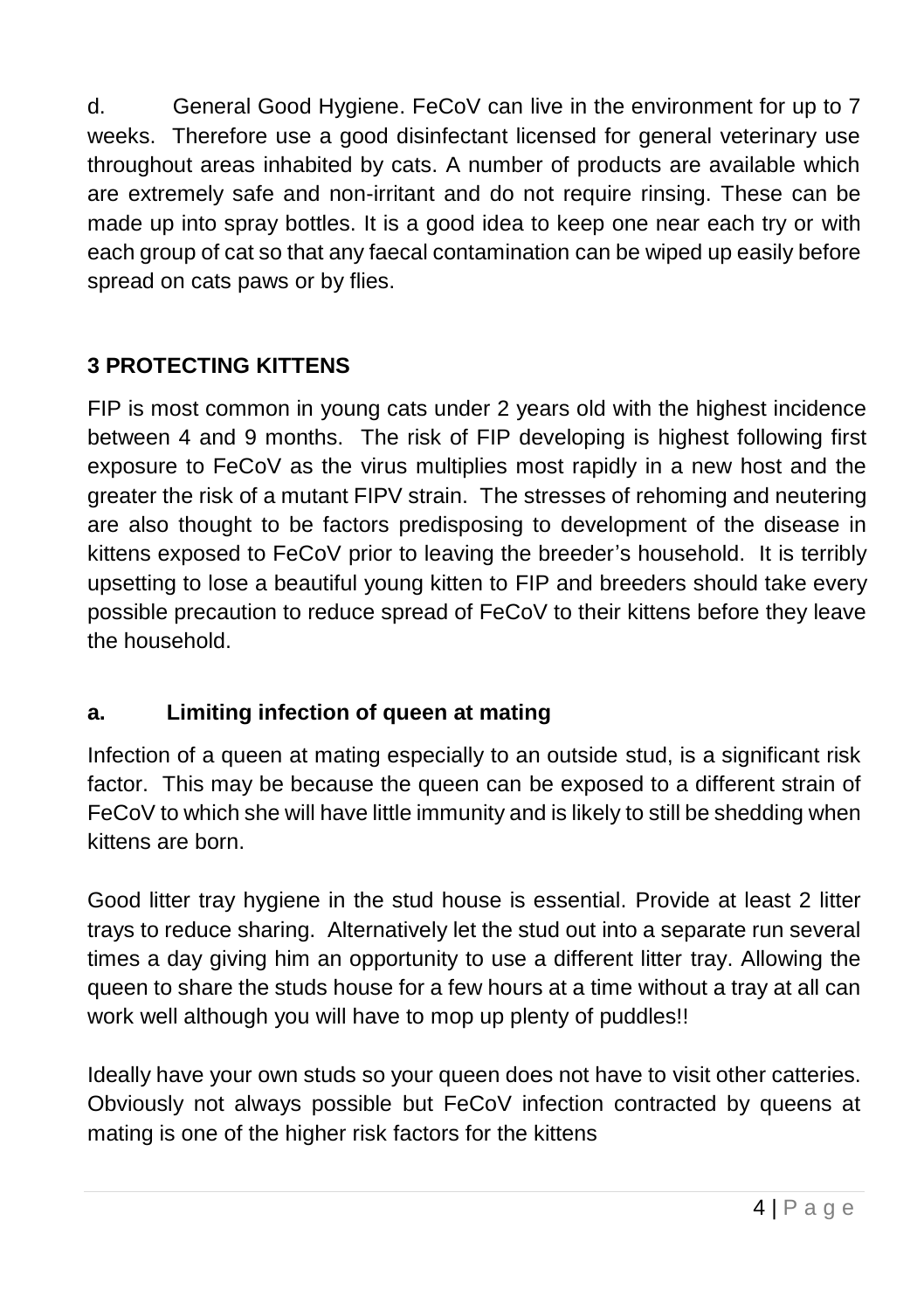## **b. Isolation of queen after mating**

If your queen has a regular companion it will not make a lot of difference if she continues to enjoy their company for the first few weeks after mating

Your queen should be confined to her kitten room for at least three weeks prior to birth. Ideally the kitten room should be spacious, thoroughly cleaned and disinfected and rested without any other feline occupants before the queen moves in. Strict hygiene precautions should be adopted to prevent carrying any infection, including FeCoV into the kitten room. Ie disposable gloves, disposable shoe covers or a pair of clean plastic clogs and a clean overall or shirt to wear when handling the queen

These measures help to reduce shedding of FeCoV after the kittens are born and will also help prevent exposure to any other diseases carried by other cats in the household. You will need to continue with these precautions until the kittens are ready to leave the kitten room

## **c. Early Weaning**

Studies have shown that kittens weaned early and removed into isolation away from all other cats and reared under strict hygiene precautions, avoiding any contact with other cats, can succeed in producing kitten with zero FeCoV titre at 13 weeks. The theory behind this is that even though kittens may be exposed to FeCoV on mothers coat and in her saliva, the mothers antibodies (MDA) received in the colostrum will protect them from FeCoV infection becoming established. After this age the MDA levels will have waned and no longer be high enough to protect the kittens.

This is a highly controversial procedure for a number of reasons. It may not work unless done very early ie. as close to 3 weeks as possible, which in many experts' opinion is too early. Forced weaning at this age can be very difficult and is likely to cause digestive problems and the overall mortality might be a lot higher than from FIP. Kittens need their mothers for social development and emotional and nutritional support until at least 6 weeks. Removing kittens at 3 weeks is also very distressing to both mother and kittens.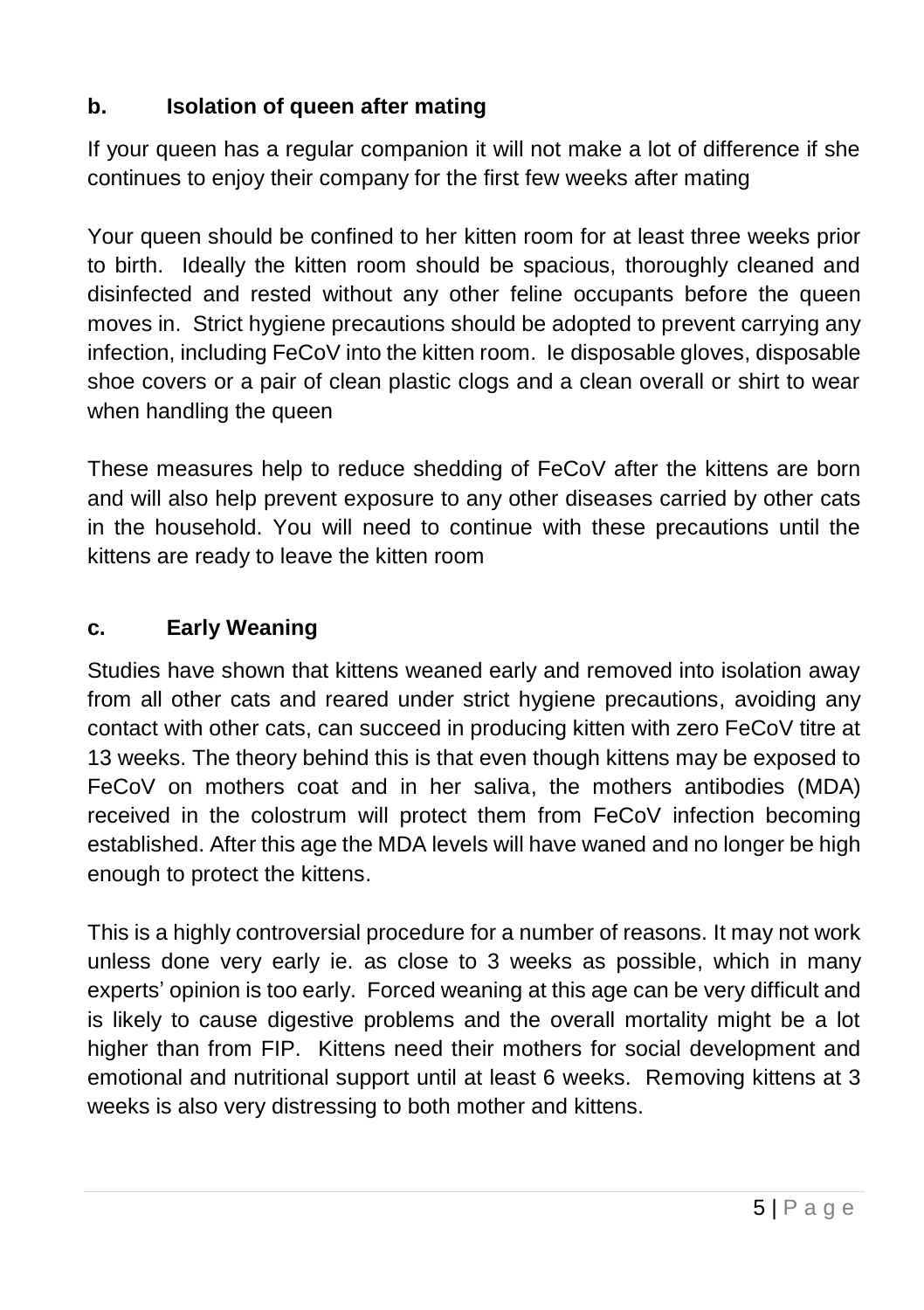Even if you are able to wean and rear the kittens successfully from 3 weeks it is very difficult, in practice, not to accidentally introduce FeCoV into the kitten room. In addition proper socialization of the kittens allowing them to meet with other humans and pets, and explore larger areas of your home and experience all the sights, sounds and smells of family life will not be possible.

Although the majority of experts do not recommend early weaning nowadays a link to more information is appended.

## **d Alternative to Early Weaning**

A system which does not guarantee zero titred kittens but which reduces exposure to FeCoV without the problems of early weaning is a realistic option. This is done by preventing the queen and kittens sharing litter trays which is the main route of exposure to FeCoV.

There are two options here. If you are at home all day and able to let the queen out into an area free of other cats she will easily get into a routine of using a litter tray outside the kitten room and will never use the kitten's tray. Start doing this before you need to give the kittens a tray. When kittens emerge from nest give them a tiny tray close to the nest which the queen is very unlikely to consider suitable for her own toilet!

Alternatively if you work and are out for long periods it is possible to set up a barrier which the kittens cannot scale made from two pieces of polycarbonate sheeting eg 2'6" x 4' and 5'x4' taped together with duck tape to make a hinge. The two sided barrier is then fitted into a corner of the kitten room to make a pen for the queen's tray which the kittens cannot gain access too until about 8 weeks old depending on the athletic ability of the breed. You should be able to wean the kittens fully and remove mum by 6-7 weeks before even the most agile kittens can find their way in. You can of course vary the dimensions to suit your own kitten room. You will need to avoid having any things such as climbers or chairs too close to the barrier or the kittens will climb up and jump down into the pen and become trapped exactly where you do not want them. With a bit of ingenuity you should be able to make a private WC for the queen which will greatly help reduce the amount of FeCoV that the kittens are exposed to.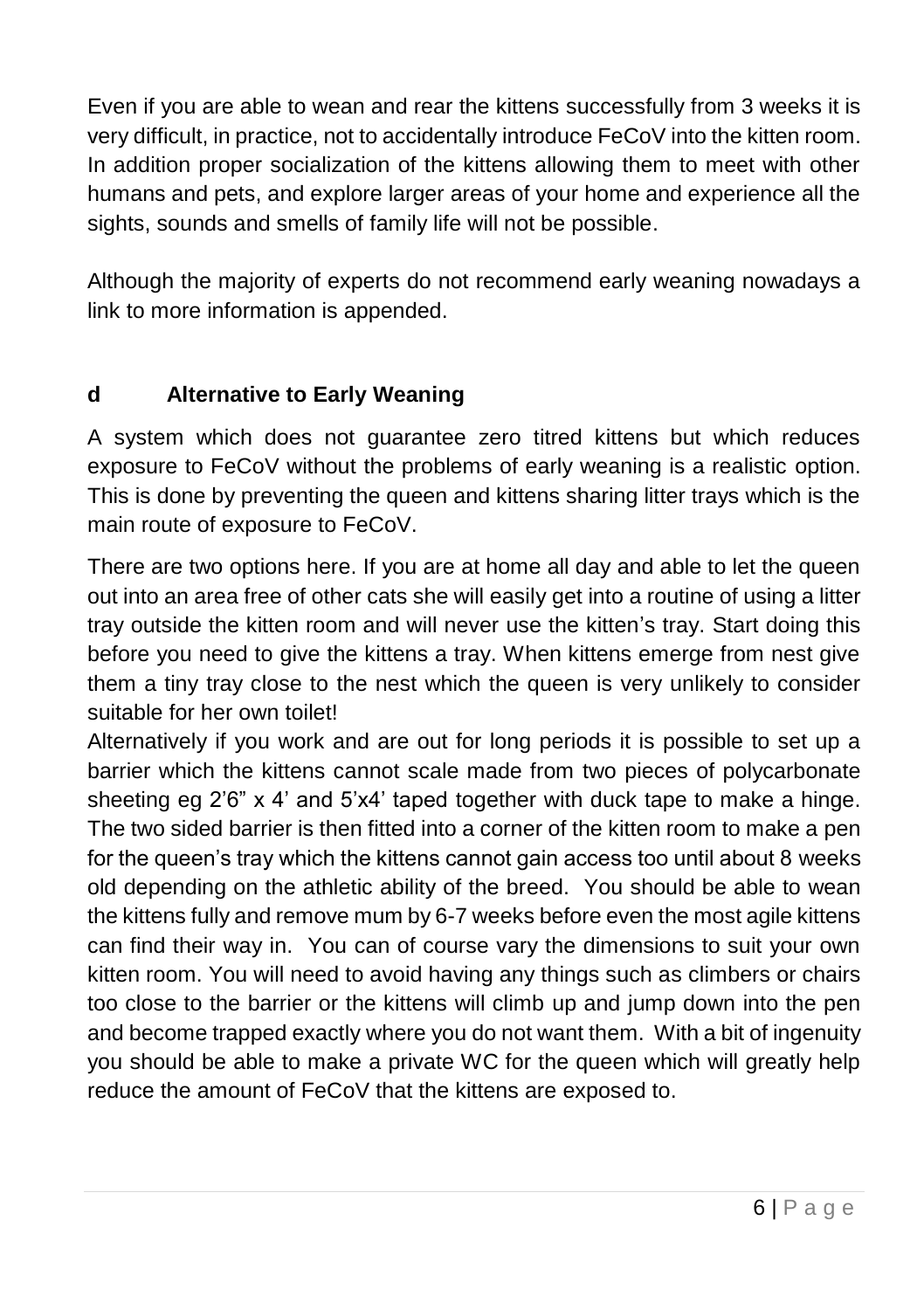## **e Care of Kittens after Weaning**

After weaning you must balance the need for socialization with the need to exercise continued vigilance against the spread of FeCoV. The best option is to only allow kittens into parts of your house where there are no other cats or litter trays. These areas should be thoroughly cleaned and floors disinfected before letting the kittens loose. Although kittens do not mix with other cats this does not have much of an adverse effect as they learn about social interactions with their littermates and your human family. You can also allow limited exposure to other cats provided there is no sharing of trays. Use of a kitten crate or large open mesh carrier in a room where the kittens can see, smell and hear older cats but not share litter trays is a good option.

## **GENETIC HEALTH**

There is evidence that genetic factors play a role in FIP. There is a possibility that in the future, genes governing susceptibility may be identified and a DNA test developed. However for now the best advice is to avoid close inbreeding as this may increase susceptibility to infectious disease in general.

At a practical level it also makes sense to neuter any cat which produces FIP kittens with more than one mate as this does suggest the possibility of heritable susceptibility, especially if you are adopting all possible measures to reduce FeCoV levels in your cat's environment.

## **LEGAL AND MORAL LIABILITY – PROTECTING YOURSELF**

Death from FIP is one of the most common reasons for complaints against breeders to the GCCF. This is most likely to happen if you ignore the plight of your kitten buyer and deny any responsibility. It is not acceptable behavior to fail to answer their phone calls or respond to emails.

It is important to explain to kitten buyers about diseases to which your kitten may be at risk prior to collection of the kitten. It is a good idea to include a section about this in the kitten care notes which you give to new owners.

For example you should list the diseases your kitten is vaccinated against and those which your adults are tested or screened for, and give recommendations regarding future vaccine boosters. You should also include a sentence explaining that FIP is an uncommon disease that is not 100% preventable as it is caused by mutation in a harmless ubiquitous virus for which there is no licensed vaccine. You should also include a sentence in your kitten contract